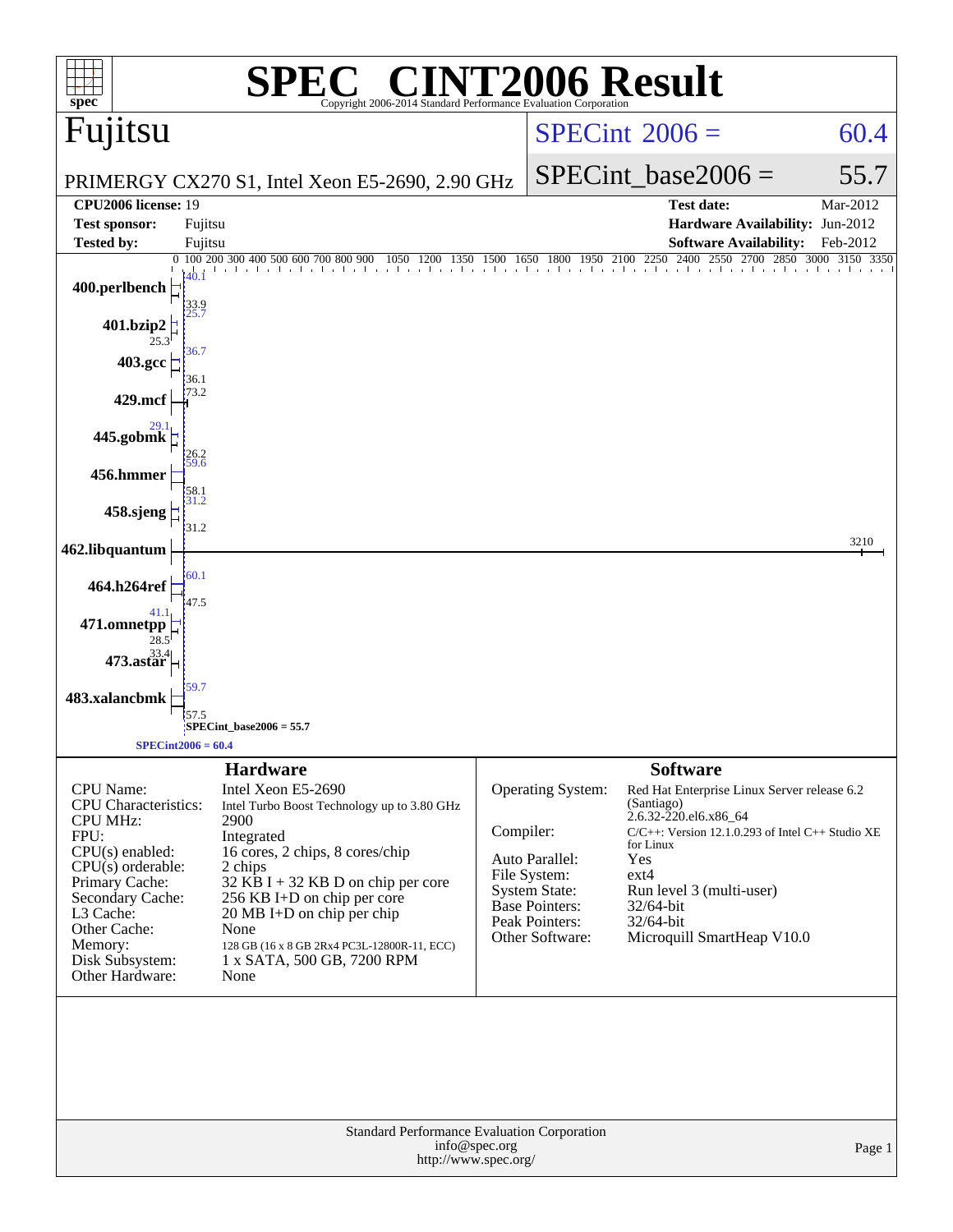

# **[SPEC CINT2006 Result](http://www.spec.org/auto/cpu2006/Docs/result-fields.html#SPECCINT2006Result)**

# Fujitsu

## $SPECint2006 = 60.4$  $SPECint2006 = 60.4$

PRIMERGY CX270 S1, Intel Xeon E5-2690, 2.90 GHz

SPECint base2006 =  $55.7$ 

**[CPU2006 license:](http://www.spec.org/auto/cpu2006/Docs/result-fields.html#CPU2006license)** 19 **[Test date:](http://www.spec.org/auto/cpu2006/Docs/result-fields.html#Testdate)** Mar-2012

**[Test sponsor:](http://www.spec.org/auto/cpu2006/Docs/result-fields.html#Testsponsor)** Fujitsu **[Hardware Availability:](http://www.spec.org/auto/cpu2006/Docs/result-fields.html#HardwareAvailability)** Jun-2012 **[Tested by:](http://www.spec.org/auto/cpu2006/Docs/result-fields.html#Testedby)** Fujitsu **[Software Availability:](http://www.spec.org/auto/cpu2006/Docs/result-fields.html#SoftwareAvailability)** Feb-2012

#### **[Results Table](http://www.spec.org/auto/cpu2006/Docs/result-fields.html#ResultsTable)**

|                                                                                                          | <b>Base</b>    |              |                |       |                | <b>Peak</b> |                |              |                |              |                |              |
|----------------------------------------------------------------------------------------------------------|----------------|--------------|----------------|-------|----------------|-------------|----------------|--------------|----------------|--------------|----------------|--------------|
| <b>Benchmark</b>                                                                                         | <b>Seconds</b> | <b>Ratio</b> | <b>Seconds</b> | Ratio | <b>Seconds</b> | Ratio       | <b>Seconds</b> | <b>Ratio</b> | <b>Seconds</b> | <b>Ratio</b> | <b>Seconds</b> | <b>Ratio</b> |
| $ 400$ .perlbench                                                                                        | 289            | 33.9         | 289            | 33.9  | 288            | 33.9        | 244            | 40.1         | 244            | 40.0         | 244            | 40.1         |
| 401.bzip2                                                                                                | <u>382</u>     | 25.3         | 382            | 25.3  | 382            | 25.3        | 375            | 25.7         | 375            | 25.7         | 375            | 25.7         |
| $403.\mathrm{gcc}$                                                                                       | 223            | 36.1         | 223            | 36.1  | 224            | 36.0        | 219            | 36.7         | 220            | 36.6         | 219            | 36.7         |
| $429$ .mcf                                                                                               | 126            | 72.2         | 124            | 73.3  | 125            | 73.2        | 126            | 72.2         | 124            | 73.3         | 125            | 73.2         |
| $445$ .gobmk                                                                                             | 401            | 26.2         | 401            | 26.2  | 401            | 26.2        | 360            | 29.1         | 360            | 29.1         | 360            | 29.1         |
| $456.$ hmmer                                                                                             | <u>161</u>     | <u>58.1</u>  | 161            | 58.1  | 161            | 58.0        | 157            | 59.6         | 157            | 59.6         | <u>157</u>     | 59.6         |
| $458$ .sjeng                                                                                             | 387            | 31.3         | 388            | 31.2  | 388            | 31.2        | 389            | 31.1         | 388            | 31.2         | 388            | 31.2         |
| 462.libquantum                                                                                           | 6.26           | 3310         | 6.46           | 3210  | 6.46           | 3210        | 6.26           | 3310         | 6.46           | 3210         | 6.46           | 3210         |
| 464.h264ref                                                                                              | 466            | 47.5         | 465            | 47.6  | 470            | 47.1        | 368            | 60.1         | 367            | 60.4         | 374            | 59.2         |
| $ 471$ .omnetpp                                                                                          | 219            | 28.5         | 219            | 28.5  | 220            | 28.4        | 152            | 41.2         | 153            | 41.0         | 152            | 41.1         |
| $473$ . astar                                                                                            | 210            | 33.4         | 210            | 33.4  | 208            | 33.8        | 210            | 33.4         | 210            | 33.4         | 208            | 33.8         |
| 483.xalancbmk                                                                                            | 120            | 57.6         | 122            | 56.7  | 120            | 57.5        | 115            | 60.1         | 116            | 59.7         | <b>116</b>     | 59.7         |
| Results appear in the order in which they were run. Bold underlined text indicates a median measurement. |                |              |                |       |                |             |                |              |                |              |                |              |

#### **[Operating System Notes](http://www.spec.org/auto/cpu2006/Docs/result-fields.html#OperatingSystemNotes)**

 Stack size set to unlimited using "ulimit -s unlimited" Transparent Huge Pages enabled with: echo always > /sys/kernel/mm/redhat\_transparent\_hugepage/enabled

#### **[Platform Notes](http://www.spec.org/auto/cpu2006/Docs/result-fields.html#PlatformNotes)**

 BIOS configuration: Intel HT Technology = Disable

#### **[General Notes](http://www.spec.org/auto/cpu2006/Docs/result-fields.html#GeneralNotes)**

Environment variables set by runspec before the start of the run: KMP\_AFFINITY = "granularity=fine,scatter" LD\_LIBRARY\_PATH = "/SPECcpu2006/libs/32:/SPECcpu2006/libs/64" OMP\_NUM\_THREADS = "16"

 Binaries compiled on a system with 1x E3-1270v2 CPU + 32 GB memory using RHEL6.2 This result was measured on the PRIMERGY CX250 S1. The PRIMERGY CX250 S1 and the PRIMERGY CX270 S1 are electronically equivalent. For information about Fujitsu please visit: <http://www.fujitsu.com>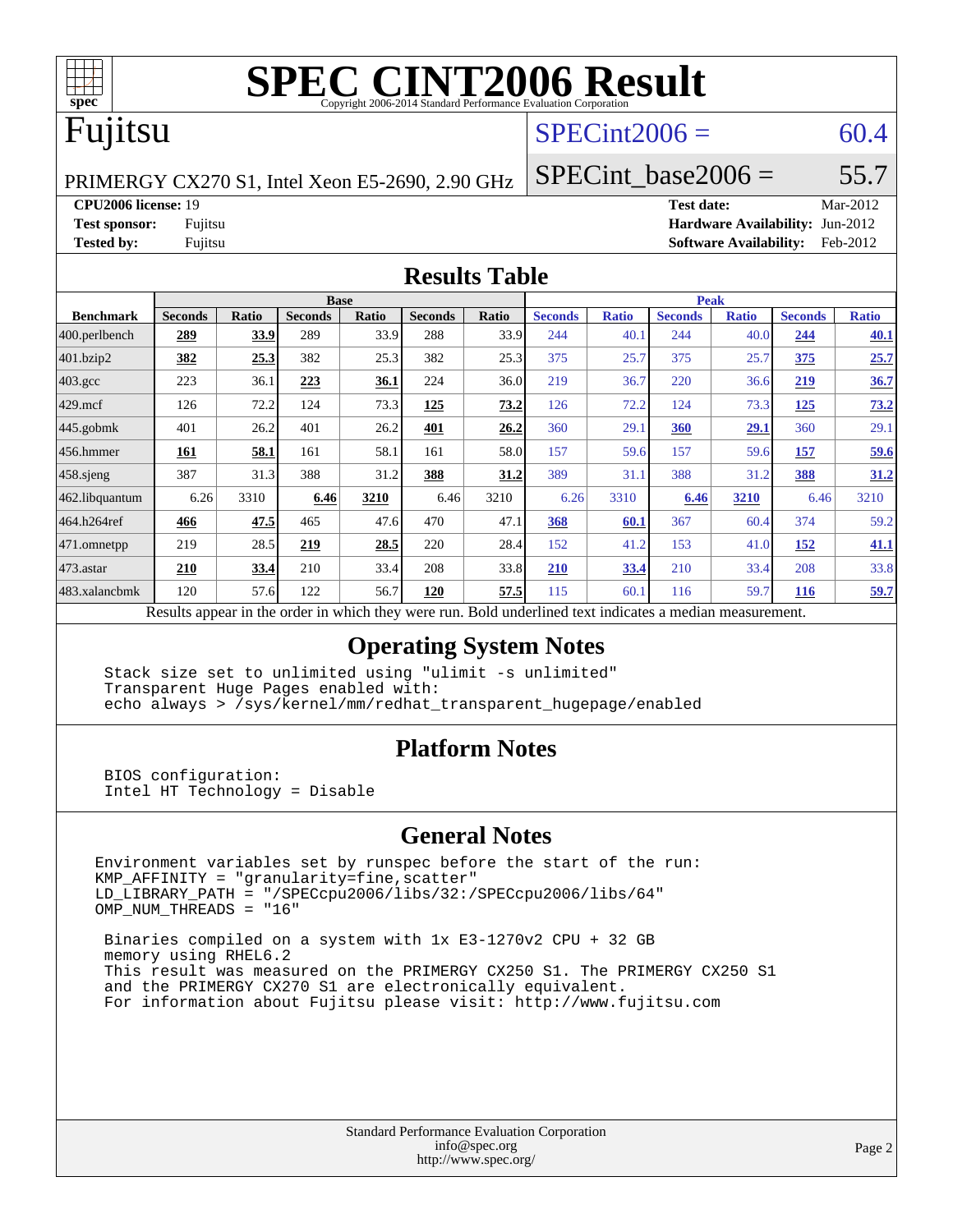# **[SPEC CINT2006 Result](http://www.spec.org/auto/cpu2006/Docs/result-fields.html#SPECCINT2006Result)**

# Fujitsu

### $SPECint2006 = 60.4$  $SPECint2006 = 60.4$

PRIMERGY CX270 S1, Intel Xeon E5-2690, 2.90 GHz

#### **[CPU2006 license:](http://www.spec.org/auto/cpu2006/Docs/result-fields.html#CPU2006license)** 19 **[Test date:](http://www.spec.org/auto/cpu2006/Docs/result-fields.html#Testdate)** Mar-2012

SPECint base2006 =  $55.7$ 

**[Test sponsor:](http://www.spec.org/auto/cpu2006/Docs/result-fields.html#Testsponsor)** Fujitsu **[Hardware Availability:](http://www.spec.org/auto/cpu2006/Docs/result-fields.html#HardwareAvailability)** Jun-2012 **[Tested by:](http://www.spec.org/auto/cpu2006/Docs/result-fields.html#Testedby)** Fujitsu **[Software Availability:](http://www.spec.org/auto/cpu2006/Docs/result-fields.html#SoftwareAvailability)** Feb-2012

## **[Base Compiler Invocation](http://www.spec.org/auto/cpu2006/Docs/result-fields.html#BaseCompilerInvocation)**

[C benchmarks](http://www.spec.org/auto/cpu2006/Docs/result-fields.html#Cbenchmarks):  $\text{icc}$   $-\text{m64}$ 

[C++ benchmarks:](http://www.spec.org/auto/cpu2006/Docs/result-fields.html#CXXbenchmarks) [icpc -m64](http://www.spec.org/cpu2006/results/res2012q3/cpu2006-20120620-23140.flags.html#user_CXXbase_intel_icpc_64bit_fc66a5337ce925472a5c54ad6a0de310)

### **[Base Portability Flags](http://www.spec.org/auto/cpu2006/Docs/result-fields.html#BasePortabilityFlags)**

 400.perlbench: [-DSPEC\\_CPU\\_LP64](http://www.spec.org/cpu2006/results/res2012q3/cpu2006-20120620-23140.flags.html#b400.perlbench_basePORTABILITY_DSPEC_CPU_LP64) [-DSPEC\\_CPU\\_LINUX\\_X64](http://www.spec.org/cpu2006/results/res2012q3/cpu2006-20120620-23140.flags.html#b400.perlbench_baseCPORTABILITY_DSPEC_CPU_LINUX_X64) 401.bzip2: [-DSPEC\\_CPU\\_LP64](http://www.spec.org/cpu2006/results/res2012q3/cpu2006-20120620-23140.flags.html#suite_basePORTABILITY401_bzip2_DSPEC_CPU_LP64) 403.gcc: [-DSPEC\\_CPU\\_LP64](http://www.spec.org/cpu2006/results/res2012q3/cpu2006-20120620-23140.flags.html#suite_basePORTABILITY403_gcc_DSPEC_CPU_LP64) 429.mcf: [-DSPEC\\_CPU\\_LP64](http://www.spec.org/cpu2006/results/res2012q3/cpu2006-20120620-23140.flags.html#suite_basePORTABILITY429_mcf_DSPEC_CPU_LP64) 445.gobmk: [-DSPEC\\_CPU\\_LP64](http://www.spec.org/cpu2006/results/res2012q3/cpu2006-20120620-23140.flags.html#suite_basePORTABILITY445_gobmk_DSPEC_CPU_LP64) 456.hmmer: [-DSPEC\\_CPU\\_LP64](http://www.spec.org/cpu2006/results/res2012q3/cpu2006-20120620-23140.flags.html#suite_basePORTABILITY456_hmmer_DSPEC_CPU_LP64) 458.sjeng: [-DSPEC\\_CPU\\_LP64](http://www.spec.org/cpu2006/results/res2012q3/cpu2006-20120620-23140.flags.html#suite_basePORTABILITY458_sjeng_DSPEC_CPU_LP64) 462.libquantum: [-DSPEC\\_CPU\\_LP64](http://www.spec.org/cpu2006/results/res2012q3/cpu2006-20120620-23140.flags.html#suite_basePORTABILITY462_libquantum_DSPEC_CPU_LP64) [-DSPEC\\_CPU\\_LINUX](http://www.spec.org/cpu2006/results/res2012q3/cpu2006-20120620-23140.flags.html#b462.libquantum_baseCPORTABILITY_DSPEC_CPU_LINUX) 464.h264ref: [-DSPEC\\_CPU\\_LP64](http://www.spec.org/cpu2006/results/res2012q3/cpu2006-20120620-23140.flags.html#suite_basePORTABILITY464_h264ref_DSPEC_CPU_LP64) 471.omnetpp: [-DSPEC\\_CPU\\_LP64](http://www.spec.org/cpu2006/results/res2012q3/cpu2006-20120620-23140.flags.html#suite_basePORTABILITY471_omnetpp_DSPEC_CPU_LP64) 473.astar: [-DSPEC\\_CPU\\_LP64](http://www.spec.org/cpu2006/results/res2012q3/cpu2006-20120620-23140.flags.html#suite_basePORTABILITY473_astar_DSPEC_CPU_LP64) 483.xalancbmk: [-DSPEC\\_CPU\\_LP64](http://www.spec.org/cpu2006/results/res2012q3/cpu2006-20120620-23140.flags.html#suite_basePORTABILITY483_xalancbmk_DSPEC_CPU_LP64) [-DSPEC\\_CPU\\_LINUX](http://www.spec.org/cpu2006/results/res2012q3/cpu2006-20120620-23140.flags.html#b483.xalancbmk_baseCXXPORTABILITY_DSPEC_CPU_LINUX)

## **[Base Optimization Flags](http://www.spec.org/auto/cpu2006/Docs/result-fields.html#BaseOptimizationFlags)**

[C benchmarks](http://www.spec.org/auto/cpu2006/Docs/result-fields.html#Cbenchmarks):

[-xSSE4.2](http://www.spec.org/cpu2006/results/res2012q3/cpu2006-20120620-23140.flags.html#user_CCbase_f-xSSE42_f91528193cf0b216347adb8b939d4107) [-ipo](http://www.spec.org/cpu2006/results/res2012q3/cpu2006-20120620-23140.flags.html#user_CCbase_f-ipo) [-O3](http://www.spec.org/cpu2006/results/res2012q3/cpu2006-20120620-23140.flags.html#user_CCbase_f-O3) [-no-prec-div](http://www.spec.org/cpu2006/results/res2012q3/cpu2006-20120620-23140.flags.html#user_CCbase_f-no-prec-div) [-parallel](http://www.spec.org/cpu2006/results/res2012q3/cpu2006-20120620-23140.flags.html#user_CCbase_f-parallel) [-opt-prefetch](http://www.spec.org/cpu2006/results/res2012q3/cpu2006-20120620-23140.flags.html#user_CCbase_f-opt-prefetch) [-auto-p32](http://www.spec.org/cpu2006/results/res2012q3/cpu2006-20120620-23140.flags.html#user_CCbase_f-auto-p32)

[C++ benchmarks:](http://www.spec.org/auto/cpu2006/Docs/result-fields.html#CXXbenchmarks)

[-xSSE4.2](http://www.spec.org/cpu2006/results/res2012q3/cpu2006-20120620-23140.flags.html#user_CXXbase_f-xSSE42_f91528193cf0b216347adb8b939d4107) [-ipo](http://www.spec.org/cpu2006/results/res2012q3/cpu2006-20120620-23140.flags.html#user_CXXbase_f-ipo) [-O3](http://www.spec.org/cpu2006/results/res2012q3/cpu2006-20120620-23140.flags.html#user_CXXbase_f-O3) [-no-prec-div](http://www.spec.org/cpu2006/results/res2012q3/cpu2006-20120620-23140.flags.html#user_CXXbase_f-no-prec-div) [-opt-prefetch](http://www.spec.org/cpu2006/results/res2012q3/cpu2006-20120620-23140.flags.html#user_CXXbase_f-opt-prefetch) [-auto-p32](http://www.spec.org/cpu2006/results/res2012q3/cpu2006-20120620-23140.flags.html#user_CXXbase_f-auto-p32) [-Wl,-z,muldefs](http://www.spec.org/cpu2006/results/res2012q3/cpu2006-20120620-23140.flags.html#user_CXXbase_link_force_multiple1_74079c344b956b9658436fd1b6dd3a8a) [-L/opt/SmartHeap/lib64 -lsmartheap64](http://www.spec.org/cpu2006/results/res2012q3/cpu2006-20120620-23140.flags.html#user_CXXbase_SmartHeap64_266ceb2583dc48f7c0309f7f0a158901)

## **[Base Other Flags](http://www.spec.org/auto/cpu2006/Docs/result-fields.html#BaseOtherFlags)**

[C benchmarks](http://www.spec.org/auto/cpu2006/Docs/result-fields.html#Cbenchmarks):

403.gcc: [-Dalloca=\\_alloca](http://www.spec.org/cpu2006/results/res2012q3/cpu2006-20120620-23140.flags.html#b403.gcc_baseEXTRA_CFLAGS_Dalloca_be3056838c12de2578596ca5467af7f3)

## **[Peak Compiler Invocation](http://www.spec.org/auto/cpu2006/Docs/result-fields.html#PeakCompilerInvocation)**

[C benchmarks \(except as noted below\)](http://www.spec.org/auto/cpu2006/Docs/result-fields.html#Cbenchmarksexceptasnotedbelow):  $\text{icc}$  -m64

Continued on next page

Standard Performance Evaluation Corporation [info@spec.org](mailto:info@spec.org) <http://www.spec.org/>

Page 3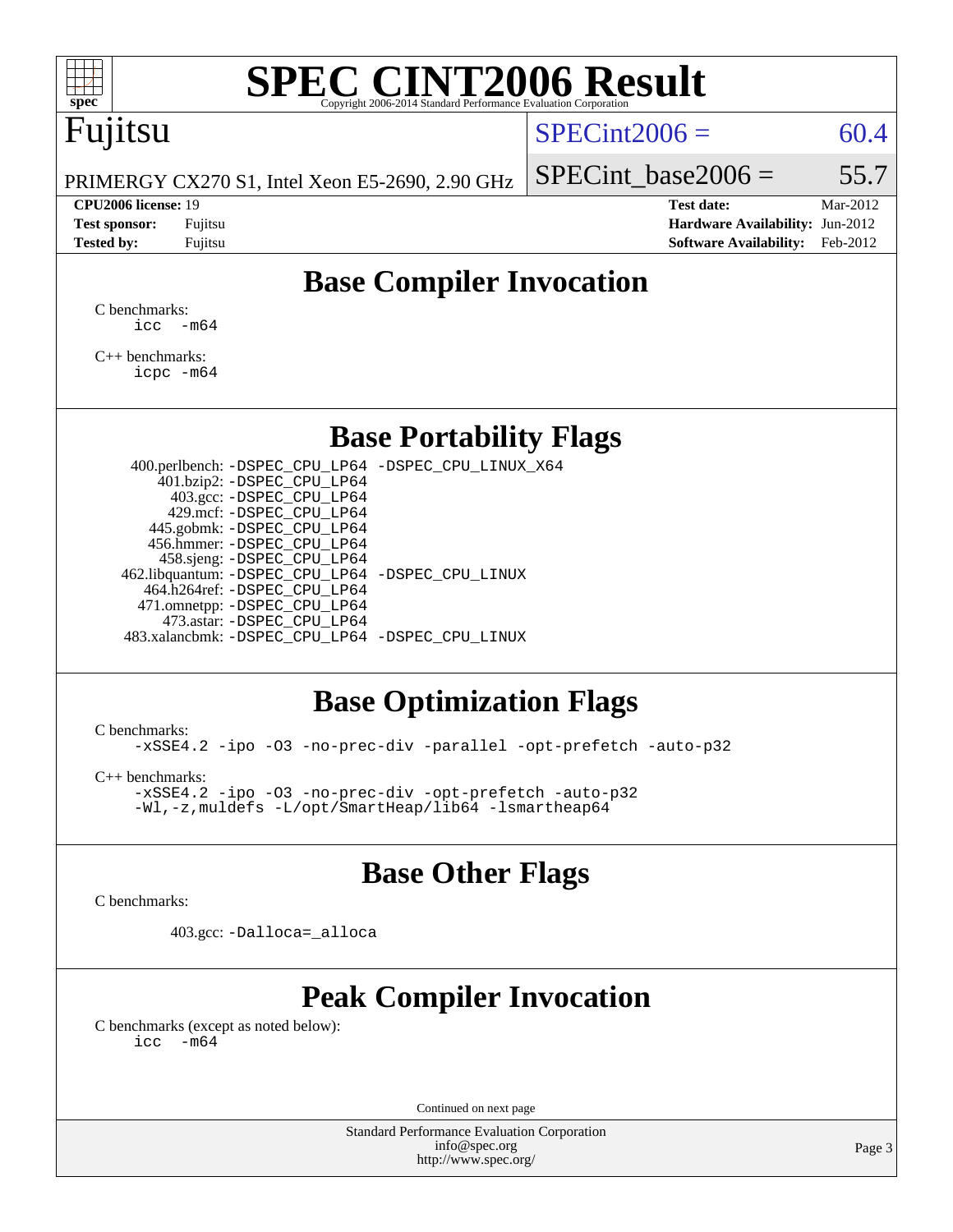

# **[SPEC CINT2006 Result](http://www.spec.org/auto/cpu2006/Docs/result-fields.html#SPECCINT2006Result)**

Fujitsu

 $SPECint2006 = 60.4$  $SPECint2006 = 60.4$ 

PRIMERGY CX270 S1, Intel Xeon E5-2690, 2.90 GHz

SPECint base2006 =  $55.7$ 

**[CPU2006 license:](http://www.spec.org/auto/cpu2006/Docs/result-fields.html#CPU2006license)** 19 **[Test date:](http://www.spec.org/auto/cpu2006/Docs/result-fields.html#Testdate)** Mar-2012 **[Test sponsor:](http://www.spec.org/auto/cpu2006/Docs/result-fields.html#Testsponsor)** Fujitsu **[Hardware Availability:](http://www.spec.org/auto/cpu2006/Docs/result-fields.html#HardwareAvailability)** Jun-2012 **[Tested by:](http://www.spec.org/auto/cpu2006/Docs/result-fields.html#Testedby)** Fujitsu **[Software Availability:](http://www.spec.org/auto/cpu2006/Docs/result-fields.html#SoftwareAvailability)** Feb-2012

# **[Peak Compiler Invocation \(Continued\)](http://www.spec.org/auto/cpu2006/Docs/result-fields.html#PeakCompilerInvocation)**

400.perlbench: [icc -m32](http://www.spec.org/cpu2006/results/res2012q3/cpu2006-20120620-23140.flags.html#user_peakCCLD400_perlbench_intel_icc_a6a621f8d50482236b970c6ac5f55f93)

445.gobmk: [icc -m32](http://www.spec.org/cpu2006/results/res2012q3/cpu2006-20120620-23140.flags.html#user_peakCCLD445_gobmk_intel_icc_a6a621f8d50482236b970c6ac5f55f93)

464.h264ref: [icc -m32](http://www.spec.org/cpu2006/results/res2012q3/cpu2006-20120620-23140.flags.html#user_peakCCLD464_h264ref_intel_icc_a6a621f8d50482236b970c6ac5f55f93)

[C++ benchmarks \(except as noted below\):](http://www.spec.org/auto/cpu2006/Docs/result-fields.html#CXXbenchmarksexceptasnotedbelow) [icpc -m32](http://www.spec.org/cpu2006/results/res2012q3/cpu2006-20120620-23140.flags.html#user_CXXpeak_intel_icpc_4e5a5ef1a53fd332b3c49e69c3330699)

473.astar: [icpc -m64](http://www.spec.org/cpu2006/results/res2012q3/cpu2006-20120620-23140.flags.html#user_peakCXXLD473_astar_intel_icpc_64bit_fc66a5337ce925472a5c54ad6a0de310)

## **[Peak Portability Flags](http://www.spec.org/auto/cpu2006/Docs/result-fields.html#PeakPortabilityFlags)**

```
 400.perlbench: -DSPEC_CPU_LINUX_IA32
    401.bzip2: -DSPEC_CPU_LP64
      403.gcc: -DSPEC_CPU_LP64
     429.mcf: -DSPEC_CPU_LP64
   456.hmmer: -DSPEC_CPU_LP64
    458.sjeng: -DSPEC_CPU_LP64
462.libquantum: -DSPEC_CPU_LP64 -DSPEC_CPU_LINUX
     473.astar: -DSPEC_CPU_LP64
483.xalancbmk: -DSPEC_CPU_LINUX
```
## **[Peak Optimization Flags](http://www.spec.org/auto/cpu2006/Docs/result-fields.html#PeakOptimizationFlags)**

[C benchmarks](http://www.spec.org/auto/cpu2006/Docs/result-fields.html#Cbenchmarks):

```
 400.perlbench: -xSSE4.2(pass 2) -prof-gen(pass 1) -ipo(pass 2)
           -O3(pass 2) -no-prec-div(pass 2) -prof-use(pass 2)
          -opt-prefetch -ansi-alias
   401.bzip2: -xSSE4.2(pass 2) -prof-gen(pass 1) -ipo(pass 2)
           -O3(pass 2) -no-prec-div -prof-use(pass 2) -auto-ilp32
           -opt-prefetch -ansi-alias
    403.gcc: -xAVX -ipo -O3 -no-prec-div -inline-calloc
           -opt-malloc-options=3 -auto-ilp32
   429.mcf: basepeak = yes
  445.gobmk: -xSSE4.2(pass 2) -prof-gen(pass 1) -prof-use(pass 2)
           -ansi-alias
  456.hmmer: -xSSE4.2 -ipo -O3 -no-prec-div -unroll2 -auto-ilp32
           -ansi-alias
```
Continued on next page

Standard Performance Evaluation Corporation [info@spec.org](mailto:info@spec.org) <http://www.spec.org/>